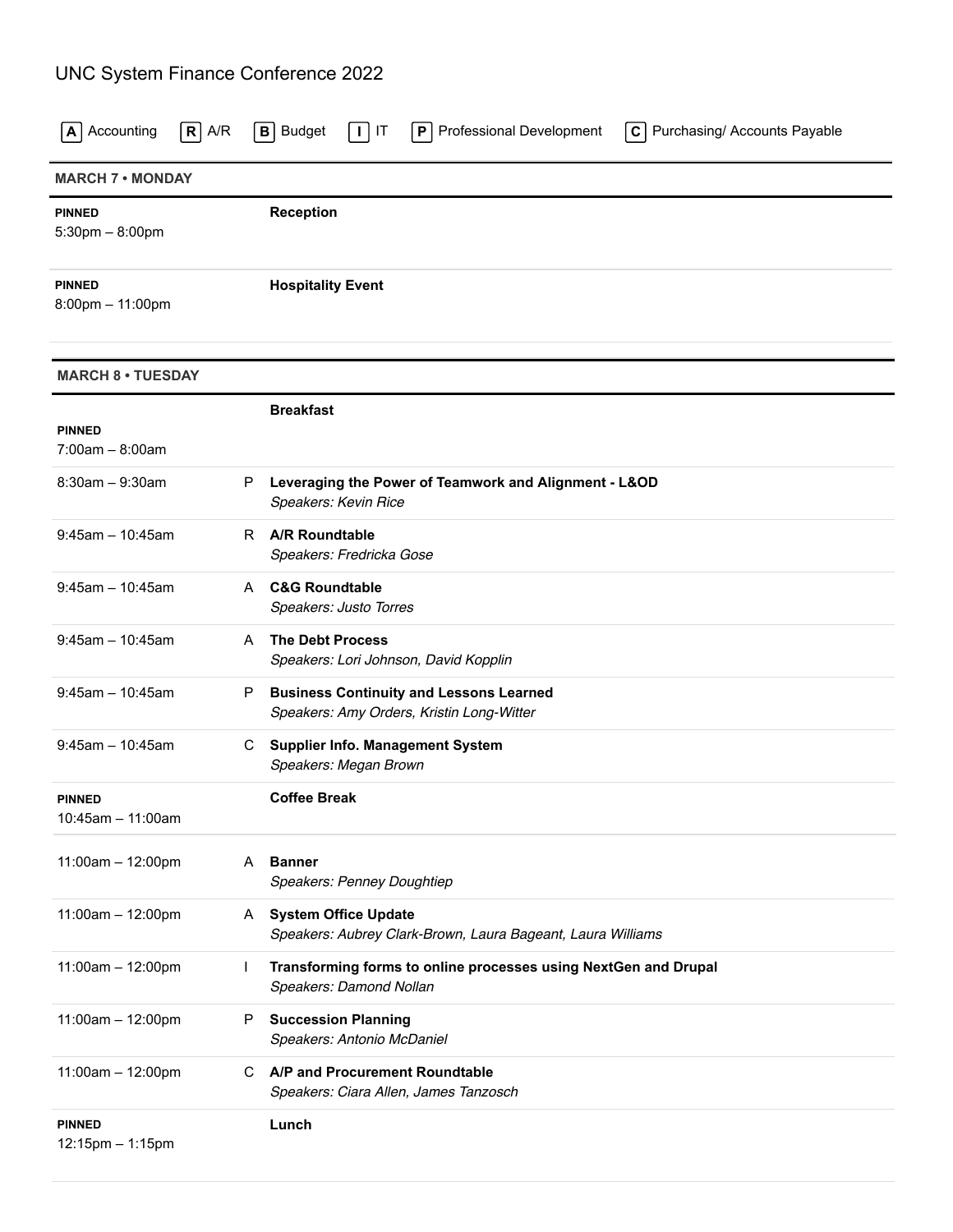| <b>MARCH 8 • TUESDAY</b>               |              |                                                                                             |
|----------------------------------------|--------------|---------------------------------------------------------------------------------------------|
| $1:15$ pm $- 2:15$ pm                  | $\mathsf{I}$ | <b>General Session - Cybersecurity</b><br>Speakers: Elizabeth Cole-Walker                   |
| <b>PINNED</b><br>$2:30$ pm $- 2:45$ pm |              | <b>Snack Break</b>                                                                          |
| $2:45$ pm $-3:45$ pm                   | A            | <b>Best Practices on Mitigating Fraud</b><br>Speakers: Lora Prisock                         |
| $2:45$ pm $-3:45$ pm                   |              | A Financial Rep Roundtable<br>Speakers: Jennifer Brady                                      |
| $2:45$ pm $-3:45$ pm                   |              | A Tax Update I<br><b>Speakers: David Stark</b>                                              |
| $2:45$ pm $-3:45$ pm                   | B.           | <b>Heerf Roundtable</b><br>Speakers: Sharon Oliver                                          |
| $2:45$ pm $-3:45$ pm                   | C.           | Demo for Invoice Upload for POs and Change Orders<br>Speakers: Blain Woods, Darice Riddick  |
| $4:00 \text{pm} - 5:00 \text{pm}$      |              | A Controller's Roundtable<br>Speakers: Lori Johnson                                         |
| $4:00 \text{pm} - 5:00 \text{pm}$      |              | A PCI presentation - payment gateway and processes<br>Speakers: Brooke O'Neal, Brett Kenney |
| $4:00 \text{pm} - 5:00 \text{pm}$      |              | A Tax Update II<br>Speakers: David Stark                                                    |
| $4:00 \text{pm} - 5:00 \text{pm}$      | B            | <b>Budget Roundtable</b><br>Speakers: James Robinson, Melissa Hill                          |
| $4:00 \text{pm} - 5:00 \text{pm}$      | C.           | <b>Jaggaer Invoice Processing</b><br>Speakers: Ciara Allen                                  |
| <b>PINNED</b><br>8:00pm - 11:00pm      |              | <b>Hospitality Event</b>                                                                    |